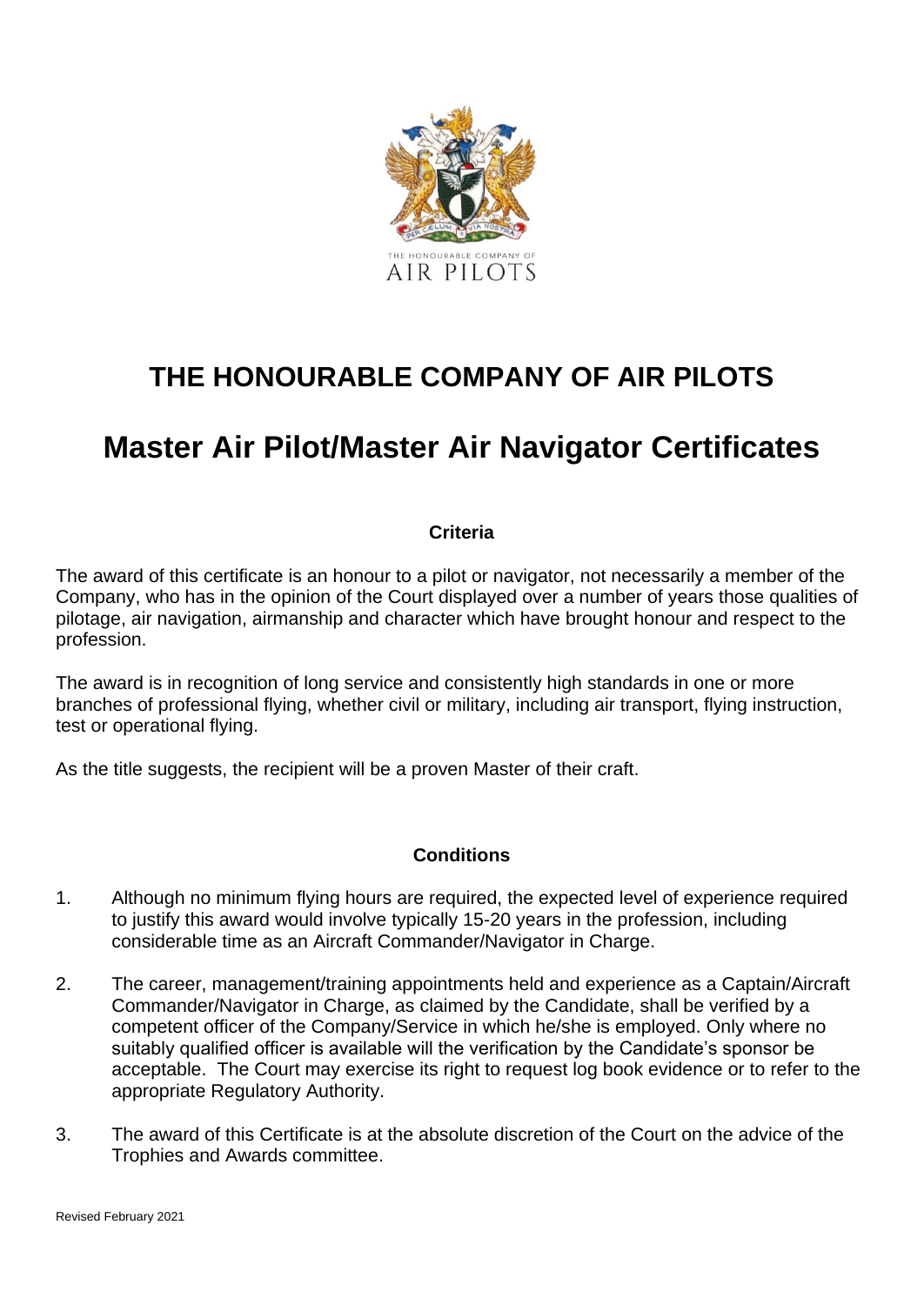## **THE HONOURABLE COMPANY OF AIR PILOTS**

A LIVERY COMPANY OF THE CITY OF LONDON INCORPORATED BY ROYAL CHARTER

52A Borough High Street SE1 1XN

Air Pilots House *Telephone: 0207 404 4032*

LONDON *Email: office@airpilots.org*

#### MASTER AIR PILOT / MASTER AIR NAVIGATOR CERTIFICATE\* *Please complete this form in BLOCK CAPITALS*

#### APPLICATION MADE FOR AN AWARD TO:

#### SUPPORTER / NOMINATOR:

I fully support this application for the award of a \*Master Air Pilot / Master Air Navigator Certificate and declare that the information submitted in support of this nomination is correct.

I have known ………………………………………………………………….. for ….….. years and believe them to be a person who at all times has upheld the honour and dignity of their profession.

| * Delete as applicable |  |
|------------------------|--|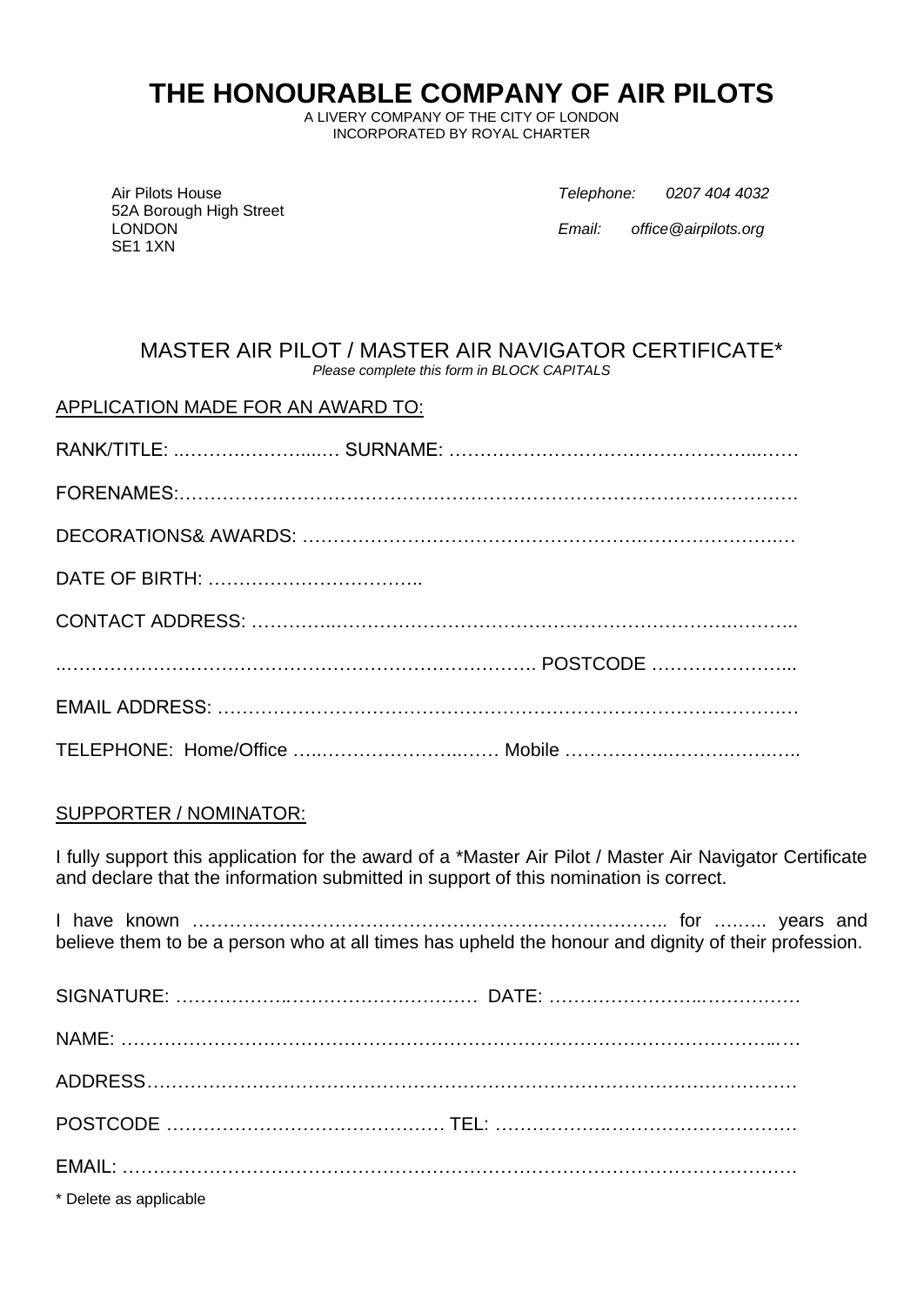#### **NARRATIVE**

This page should be completed with a narrative outline of the candidate's career (250-400 words to explain and justify why the candidate is a 'Master of their craft'. This should concentrate on the candidate's experience as pilot/navigator)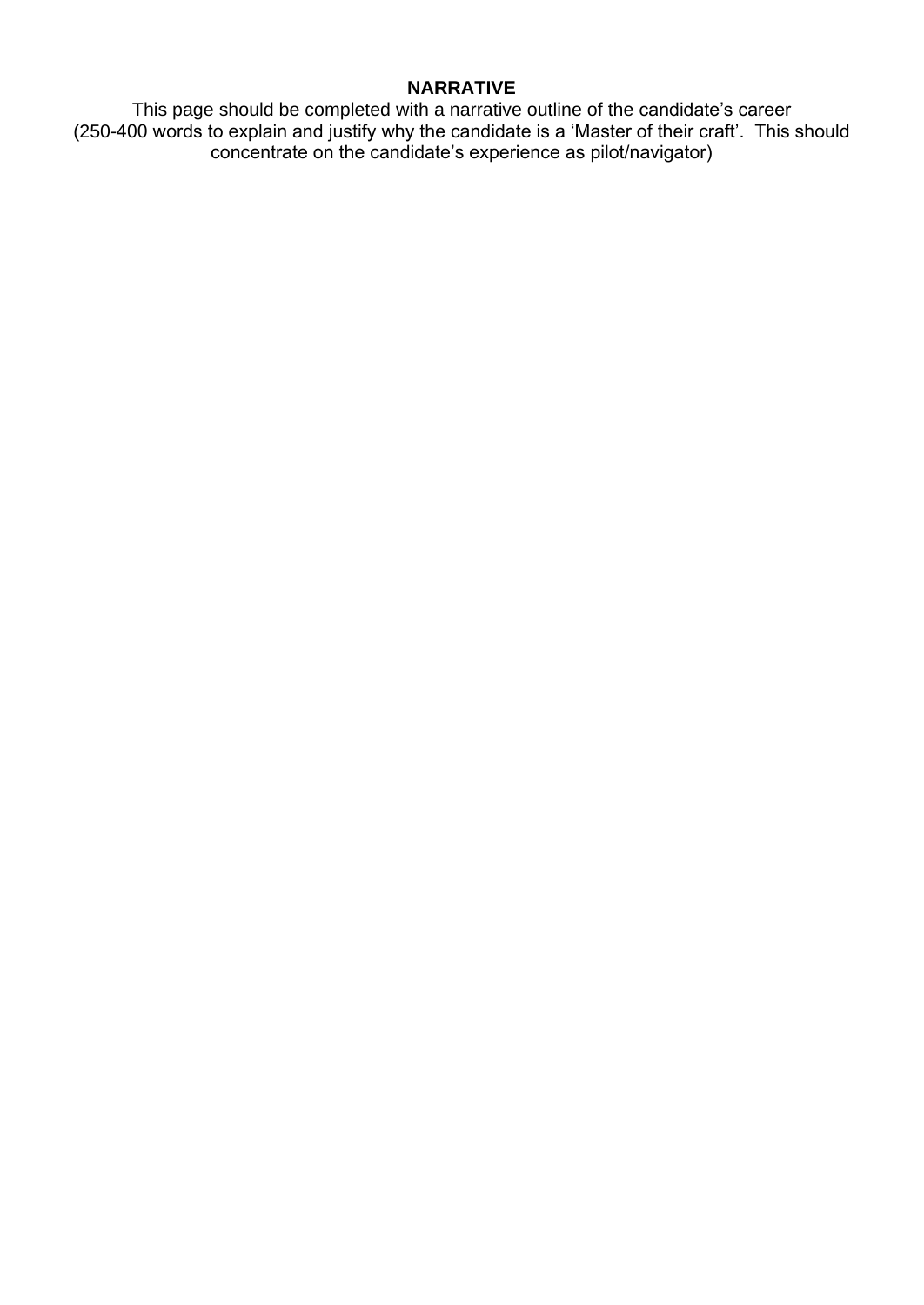#### **NOTABLE COMMENDATIONS**

In this section please give details of any special commendations the applicant has received: outstanding flying achievements, other contributions to aviation techniques or any other factor, not otherwise mentioned in the narrative, which you wish to be considered.

#### **NOTABLE INCIDENTS**

In this Section please give details of notable incidents in which the applicant has been involved which may or may not have been the subject of an official investigation, which are not otherwise mentioned in the narrative.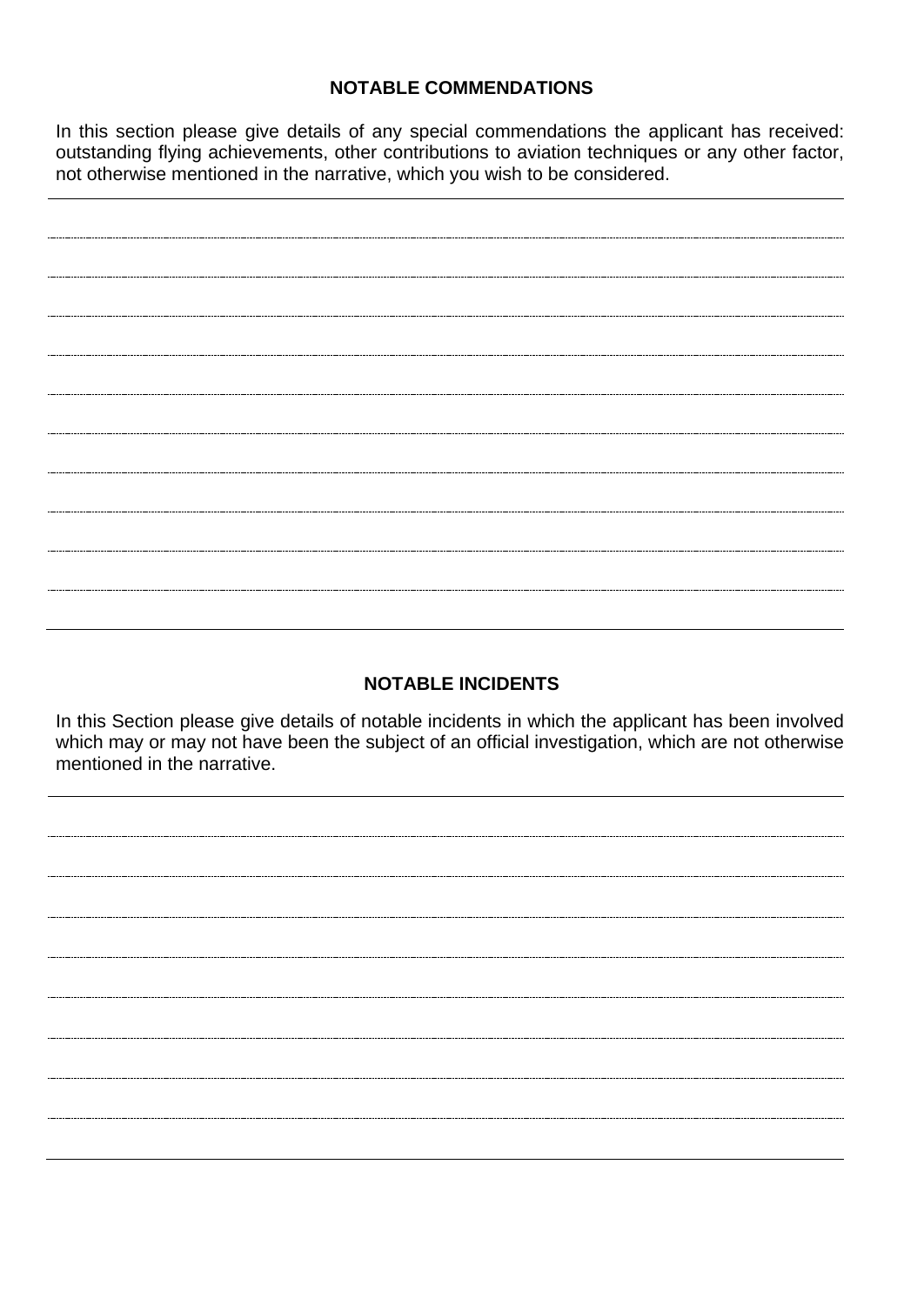### **CAREER AND EXPERIENCE DETAILS**

*Please complete the details required below, starting at the beginning of the applicants's flying career. Please give full details.*

|  |  |  |  |  | DATE<br>FROM                                                     |
|--|--|--|--|--|------------------------------------------------------------------|
|  |  |  |  |  | DATE<br>TO                                                       |
|  |  |  |  |  | EMPLOYER                                                         |
|  |  |  |  |  | <b>AIRCRAFT<br/>TYPE</b>                                         |
|  |  |  |  |  | <b>APPT, MGMT<br/>POSITIONS AND RATINGS<br/>TRE/IRE, QFI ETC</b> |
|  |  |  |  |  | <b>HRS</b>                                                       |
|  |  |  |  |  | HRS                                                              |
|  |  |  |  |  | $\mathbf{\bar{z}}$                                               |
|  |  |  |  |  | PI U/S<br>P 2<br>P 2<br>P 3                                      |
|  |  |  |  |  | $\leq \frac{1}{2}$                                               |
|  |  |  |  |  | <b>NAV 2<br/>NAV 2</b>                                           |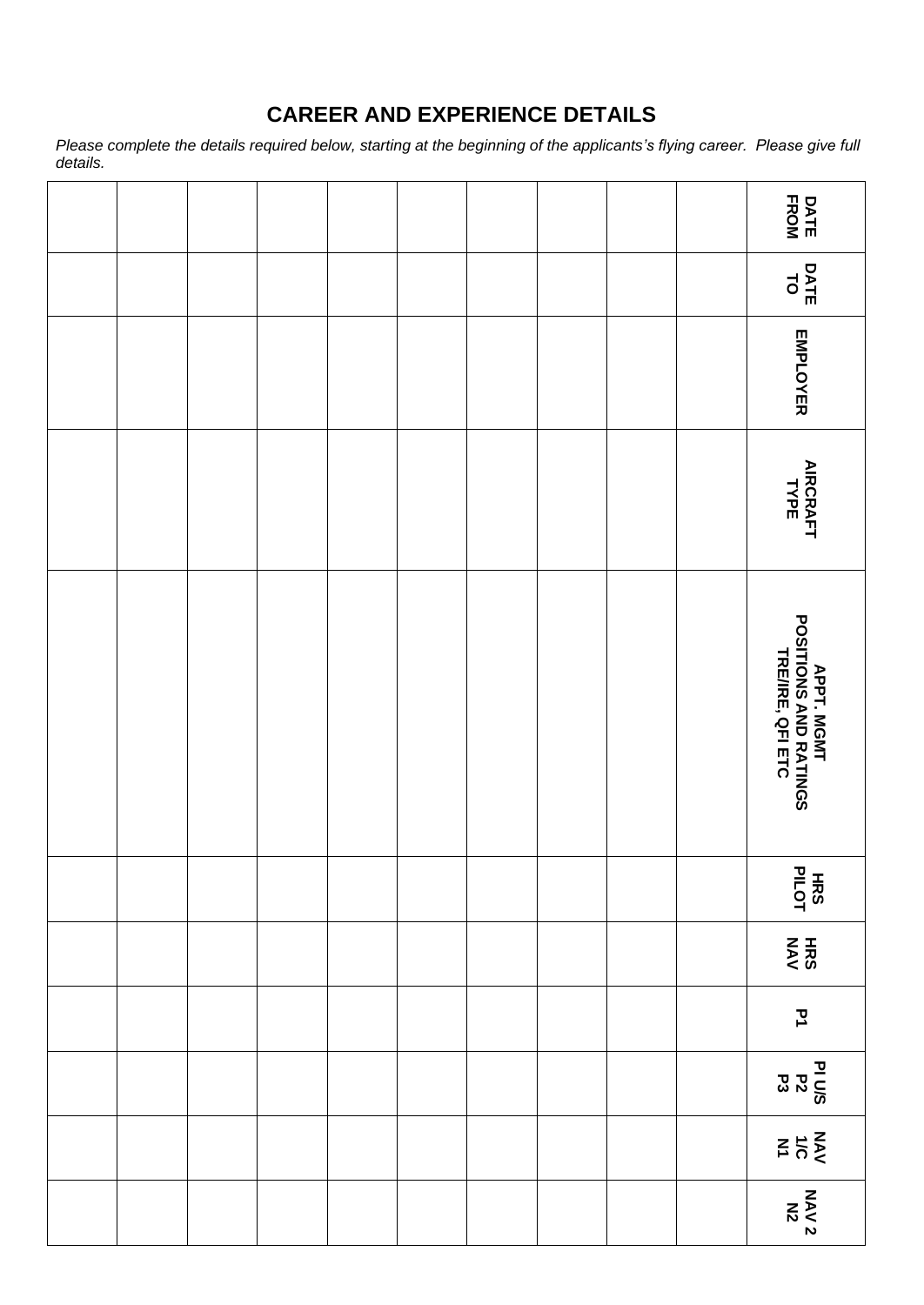|  |  |  |  |  | <b>DATE</b><br>FROM                                              |
|--|--|--|--|--|------------------------------------------------------------------|
|  |  |  |  |  | DATE<br>TO                                                       |
|  |  |  |  |  | EMPLOYER                                                         |
|  |  |  |  |  | <b>AIRCRAFT TYPE</b>                                             |
|  |  |  |  |  | <b>APPT, MGMT<br/>POSITIONS AND RATINGS<br/>TRE/IRE, QFI ETC</b> |
|  |  |  |  |  | <b>HRS</b><br>PILOT                                              |
|  |  |  |  |  | HRS                                                              |
|  |  |  |  |  | $\mathbf{\Sigma}$                                                |
|  |  |  |  |  | <u>n U/S</u><br>오요                                               |
|  |  |  |  |  | $rac{50}{50}$                                                    |
|  |  |  |  |  | <b>NAV 2<br/>NAV 2</b>                                           |

*Career cont….*